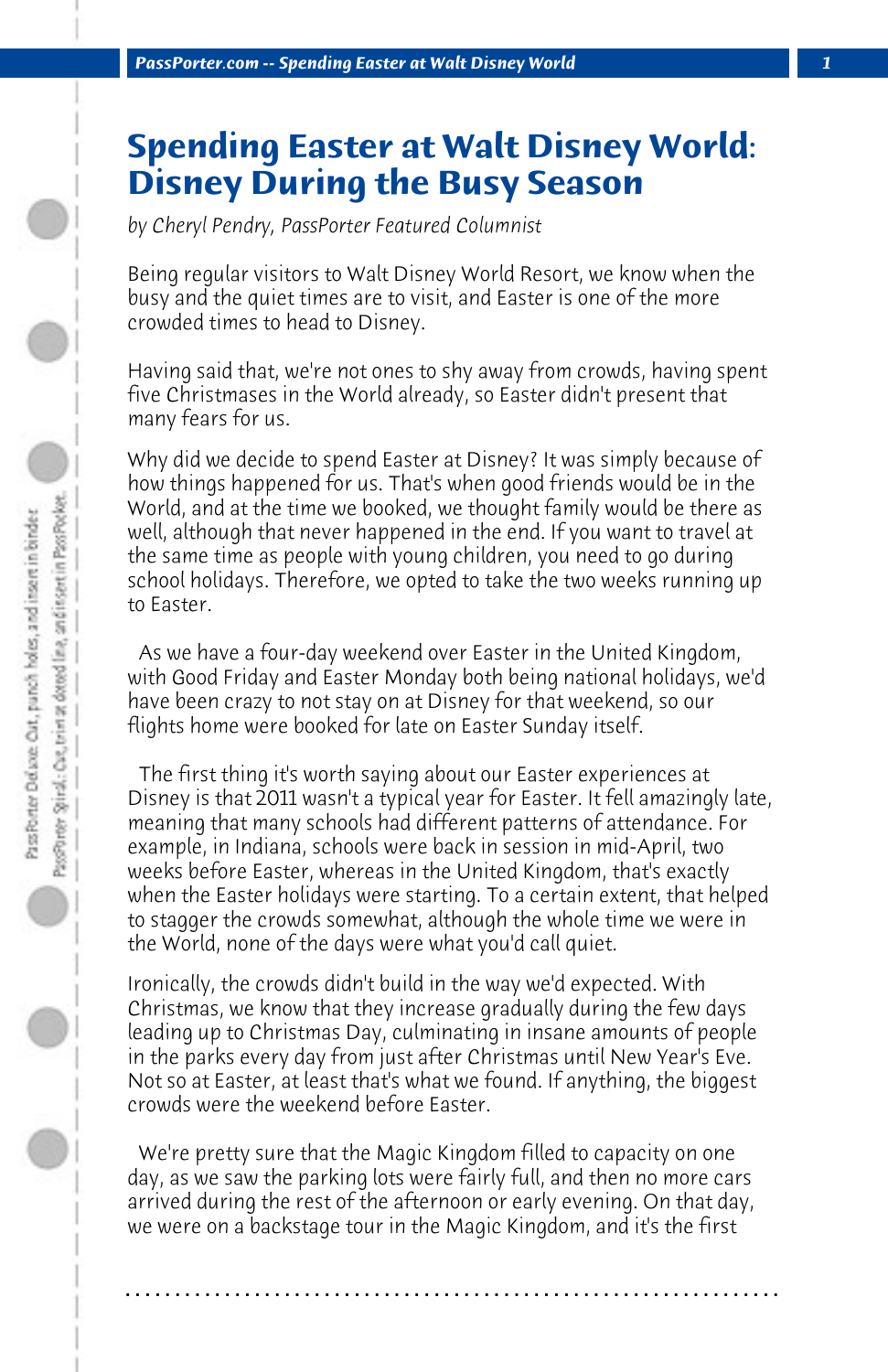time I've seen Disney open up a backstage area to funnel regular guests past Town Square and Main St. There was a parade starting at the time, but obviously they were being swamped with the numbers still coming through the turnstiles. Even the parking lot at Animal Kingdom was getting close to full on some days we passed it.

 Fast forward to Easter Sunday itself. There was no way we intended on going anywhere near any of the theme parks, as we thought the crowds would just be crazy. As we drove up to the Contemporary, where we planned to rent a boat from the marina and have lunch, we noticed that the parking lot was the quietest we'd seen it all week. We decided to go and explore, and see just how bad the lines were. The simple answer was that they really weren't.

 We walked straight through the turnstiles with no line and found PhotoPass photographers aplenty, all desperate to take someone's photo, as they had very little to do. Women in extravgant Easter costumes were waiting to greet people, although there were very few people to meet, and when we got to the attractions, the wait times told the same story. Just 20 minutes for Buzz Lightyear's Astro Blasters, and 10 minutes for the Haunted Mansion. Not what we'd expected at all.

 We stayed in the park for a good couple of hours, but as we were leaving, people were starting to throng in through the turnstiles. The only logic we could apply to this is that either people had got up late, as it was now nearly lunchtime, or perhaps they'd been to Easter services first.

 Outside of the crowds, there really wasn't that much to mark Easter at Disney, and certainly no decorations at the parks, although the Easter Bunny did make appearances in the Magic Kingdom, and we saw Mrs. Rabbit from Bambi, surely an unusual character to come out at any other time of the year?

 We made our way to the Wave at the Contemporary, where we were able to enjoy a traditional Easter brunch, which was pretty good. Others offering special holiday meals last year included Chef Mickey's, the Cape May Cafe, and Captain's Grille, although this does change from one year to the next.

 Some of the resorts we visited over the weekend did have some Easter decorations, with some lovely creations on the front desk of the Contemporary. They were also offering various activities, including character meet and greets and Easter egg hunts, although just about everything we saw was for Sunday, and no other day.

**. . . . . . . . . . . . . . . . . . . . . . . . . . . . . . . . . . . . . . . . . . . . . . . . . . . . . . . . . . . . . . . . . .**